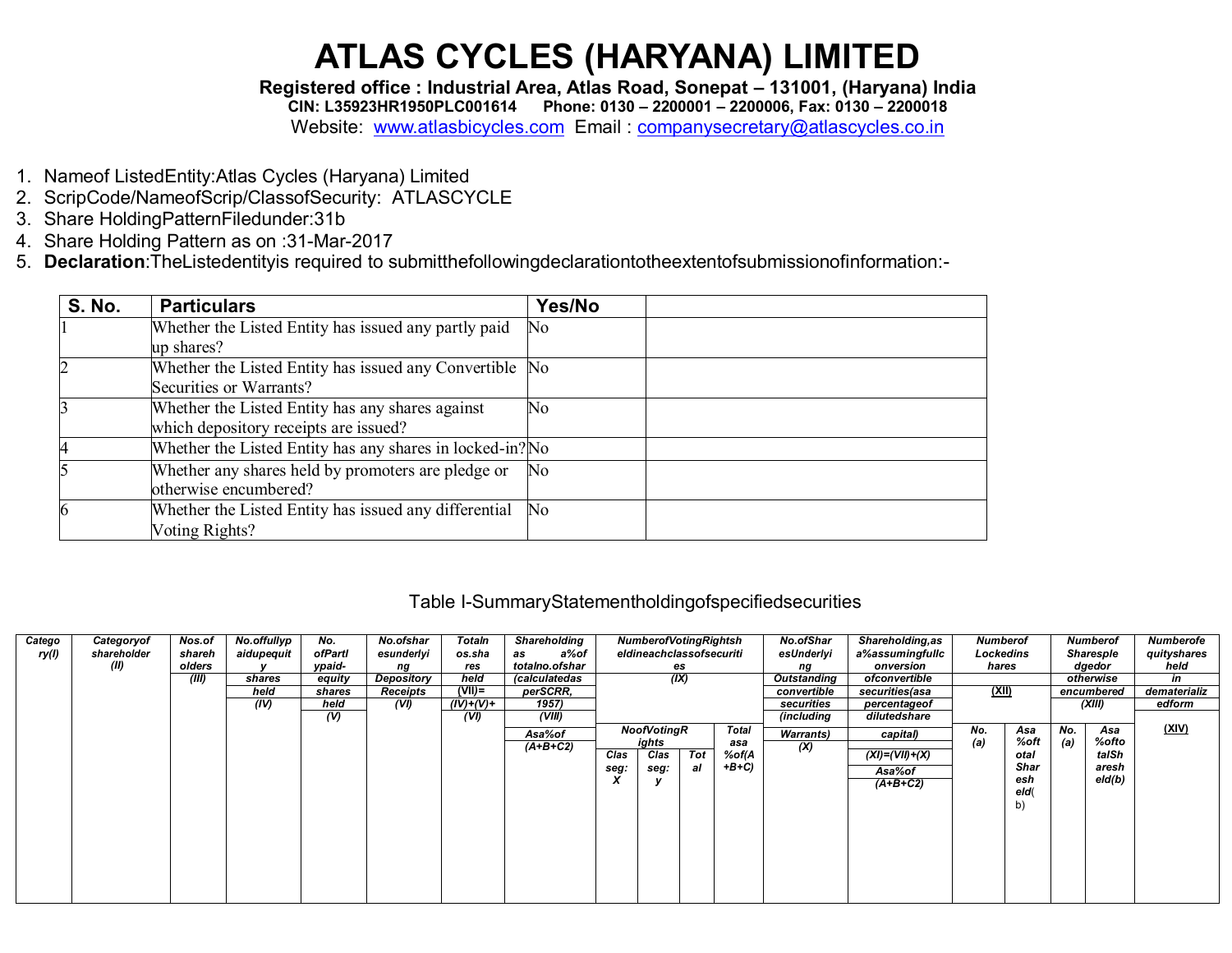**Registered office : Industrial Area, Atlas Road, Sonepat – 131001, (Haryana) India**

**CIN: L35923HR1950PLC001614 Phone: 0130 – 2200001 – 2200006, Fax: 0130 – 2200018**

| A              | Promoter $& 32$<br>Promoter<br>Group      | 1420065 0       |  | 142006 43.67 | 1420 0<br>065 | 006 | $142$ 43.67 0 | 43.67 |   |                |  | 964839  |
|----------------|-------------------------------------------|-----------------|--|--------------|---------------|-----|---------------|-------|---|----------------|--|---------|
| B              | Public                                    | 11578 1831854 0 |  | 183185 56.33 | 18310<br>854  | 185 | 183 56.33 0   | 56.33 | 0 | $\overline{0}$ |  | 1632677 |
| $\overline{C}$ | Non<br>Promoter-<br>Non Public            |                 |  |              |               |     |               |       |   |                |  |         |
| C1             | <b>Shares</b><br>underlying<br><b>DRs</b> |                 |  |              |               |     |               |       |   |                |  |         |
| C2             | Shares held<br>by<br>Employee<br>Trusts   |                 |  |              |               |     |               |       |   |                |  |         |
|                | Total                                     | 11610 3251919 0 |  | 325191 100   | 32510<br>919  | 191 | 325 100       | 100   |   |                |  | 2597516 |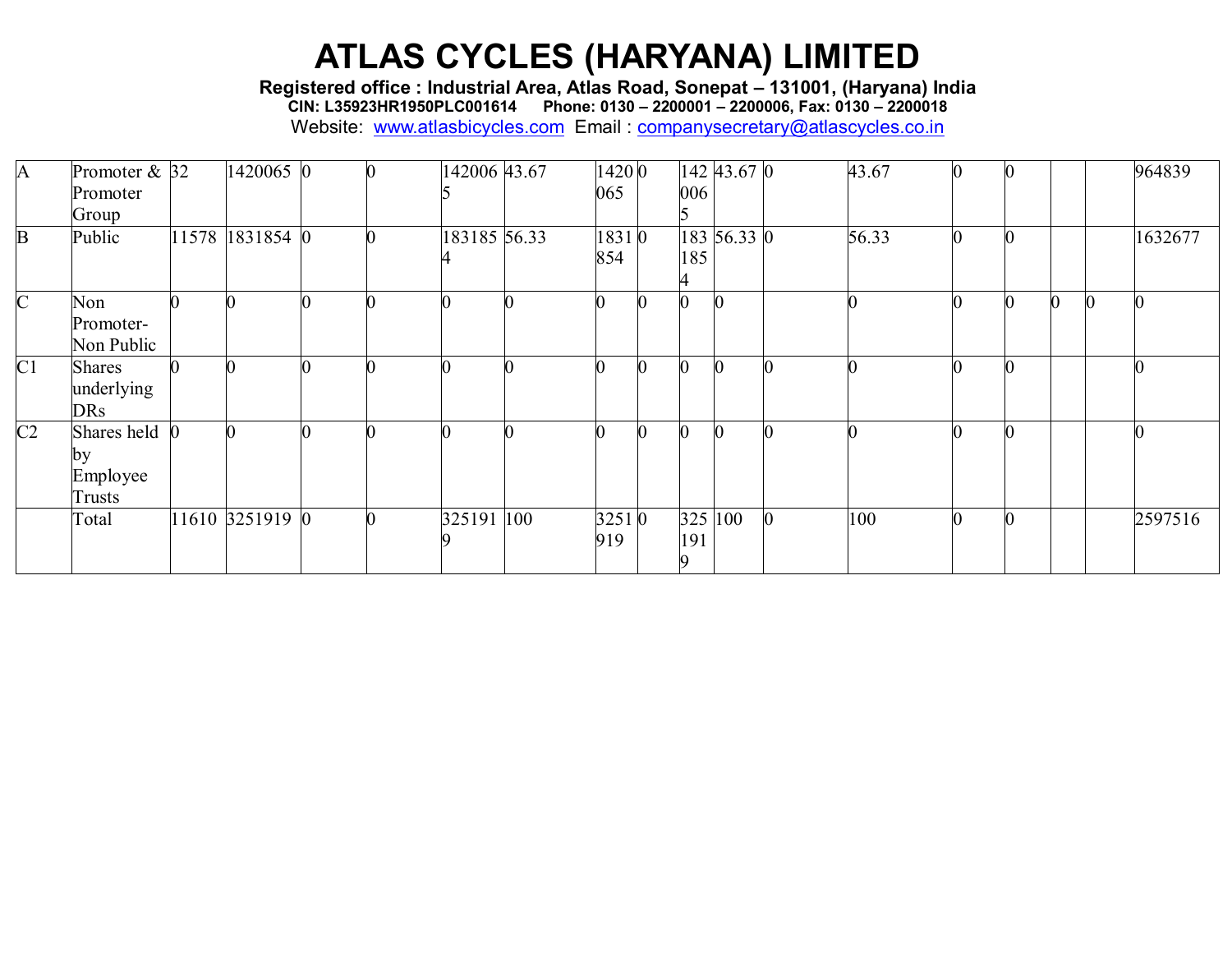**Registered office : Industrial Area, Atlas Road, Sonepat – 131001, (Haryana) India**

**CIN: L35923HR1950PLC001614 Phone: 0130 – 2200001 – 2200006, Fax: 0130 – 2200018**

Website: [www.atlasbicycles.com](http://www.atlasbicycles.com/) Email : [companysecretary@atlascycles.co.in](mailto:companysecretary@atlascycles.co.in)

#### Table II- Statementshowing shareholdingpatternofthePromoterandPromoterGroup

|   | Category&Name       | PAN         | No.of  | No.of             | Partly                            | Nos.of                  | <b>Total</b>                               | <b>Sharehol</b> |              | <b>NumberofVotingRightsheldin</b> |            |                | No.of                     | <b>Shareholdin</b>      | <b>Numberof</b> |             |     | <b>Numberof</b>      | <b>Numberof</b>        |
|---|---------------------|-------------|--------|-------------------|-----------------------------------|-------------------------|--------------------------------------------|-----------------|--------------|-----------------------------------|------------|----------------|---------------------------|-------------------------|-----------------|-------------|-----|----------------------|------------------------|
|   | ofthe               | (11)        | shareh | fully             | paid-up                           | shares                  | nos.                                       | ding%           |              | eachclassofsecurities             |            |                | <b>Shares</b>             | $q$ , as a $%$          |                 | Lockedin    |     | <b>Shares</b>        | equity                 |
|   | <b>Shareholders</b> |             | older  | paid              | equity                            | underlying              | shares                                     | calculate       |              |                                   | (IX)       |                | <b>Underlying</b>         | assuming                |                 | shares      |     | pledgedor            | sharesheld             |
|   | (1)                 |             | (III)  | up                | shares                            | <b>Depository</b>       | held                                       | das per         |              |                                   |            |                | <b>Outstanding</b>        | full                    |                 | (XII)       |     | otherwise            | in                     |
|   |                     |             |        | equity<br>share   | held<br>$\overline{(\mathsf{V})}$ | <b>Receipts</b><br>(VI) | $\overline{V}$ $\overline{V}$<br>$IV+V+VI$ | SCRR,<br>1957   |              |                                   |            |                | convertible<br>securities | conversion<br>of        |                 |             |     | encumbered<br>(XIII) | dematerializ<br>edform |
|   |                     |             |        | sheld             |                                   |                         |                                            |                 |              | <b>NoofVotingRights</b>           |            | <b>Totalas</b> | (including                | convertible             | No.             | Asa         | No. | Asa                  | (XIV)                  |
|   |                     |             |        | $\overline{(IV)}$ |                                   |                         |                                            | Asa%of          |              |                                   |            | a%ofTo         | <b>Warrants</b> )         | securities(             | (a)             | %oft        | (a) | %ofto                |                        |
|   |                     |             |        |                   |                                   |                         |                                            | $(A+B+C2)$      |              |                                   |            | talVotin       | $\infty$                  | asa                     |                 | otal        |     | talsha               |                        |
|   |                     |             |        |                   |                                   |                         |                                            | (VIII)          | <b>Class</b> | <b>Class</b>                      | <b>Tot</b> | grights        |                           | percentage<br>ofdiluted |                 | <b>Shar</b> |     | reshe                |                        |
|   |                     |             |        |                   |                                   |                         |                                            |                 | X            | Y                                 | al         |                |                           | share                   |                 | esh<br>eld( |     | Id(b)                |                        |
|   |                     |             |        |                   |                                   |                         |                                            |                 |              |                                   |            |                |                           | capital)                |                 | b)          |     |                      |                        |
|   |                     |             |        |                   |                                   |                         |                                            |                 |              |                                   |            |                |                           | $(XI)$ =                |                 |             |     |                      |                        |
|   |                     |             |        |                   |                                   |                         |                                            |                 |              |                                   |            |                |                           | (VII)+(X)asa            |                 |             |     |                      |                        |
|   |                     |             |        |                   |                                   |                         |                                            |                 |              |                                   |            |                |                           | $%$ of<br>$A+B+C2$      |                 |             |     |                      |                        |
|   |                     |             |        |                   |                                   |                         |                                            |                 |              |                                   |            |                |                           |                         |                 |             |     |                      |                        |
|   | Indian              |             |        |                   |                                   |                         |                                            |                 |              |                                   |            |                |                           | O.                      |                 | 0           |     |                      |                        |
| a | Individuals/Hi      |             | 28     | 825840            |                                   |                         | 825840 25.4                                |                 | 825840       |                                   |            | 825 25.4       |                           | 25.4                    | ∩               |             |     |                      | 763201                 |
|   | ndu undivided       |             |        |                   |                                   |                         |                                            |                 |              |                                   | 840        |                |                           |                         |                 |             |     |                      |                        |
|   |                     |             |        |                   |                                   |                         |                                            |                 |              |                                   |            |                |                           |                         |                 |             |     |                      |                        |
|   | Family              |             |        |                   |                                   |                         |                                            |                 |              |                                   |            |                |                           |                         |                 |             |     |                      |                        |
|   | <b>ABHINAV</b>      | <b>AMF</b>  |        | 243500            |                                   |                         | 24350                                      | 75              | 243500       |                                   | 243        | .75            |                           | .75                     | n               |             |     |                      | 24350                  |
|   | <b>KAPUR</b>        | <b>PK90</b> |        |                   |                                   |                         |                                            |                 |              |                                   | 50         |                |                           |                         |                 |             |     |                      |                        |
|   |                     |             |        |                   |                                   |                         |                                            |                 |              |                                   |            |                |                           |                         |                 |             |     |                      |                        |
|   |                     | 91A         |        |                   |                                   |                         |                                            |                 |              |                                   |            |                |                           |                         |                 |             |     |                      |                        |
|   | <b>ACHLA</b>        | AAL         |        | 950               |                                   |                         | 950                                        | .03             | 950          | $\mathbf{0}$                      | 950 .03    |                |                           | .03                     | ∩               |             |     |                      | 950                    |
|   | <b>BAWA</b>         | <b>PB29</b> |        |                   |                                   |                         |                                            |                 |              |                                   |            |                |                           |                         |                 |             |     |                      |                        |
|   |                     |             |        |                   |                                   |                         |                                            |                 |              |                                   |            |                |                           |                         |                 |             |     |                      |                        |
|   |                     | 68H         |        |                   |                                   |                         |                                            |                 |              |                                   |            |                |                           |                         |                 |             |     |                      |                        |
|   | <b>ANGAD</b>        | AAE         |        | 259000            |                                   |                         | 25900                                      | 8               | 259000       |                                   | 259        | .8             |                           | $\overline{8}$          |                 |             |     |                      | 25900                  |
|   |                     |             |        |                   |                                   |                         |                                            |                 |              |                                   |            |                |                           |                         |                 |             |     |                      |                        |
|   | <b>KAPUR</b>        | PK76        |        |                   |                                   |                         |                                            |                 |              |                                   | $00\,$     |                |                           |                         |                 |             |     |                      |                        |
|   |                     | 10A         |        |                   |                                   |                         |                                            |                 |              |                                   |            |                |                           |                         |                 |             |     |                      |                        |
|   | <b>ARUN</b>         | AAG         |        | 392760            |                                   |                         | 39276                                      | 1.21            | 392760       |                                   | 392        | 1.21           |                           | 1.21                    | ∩               |             |     |                      | 27676                  |
|   |                     |             |        |                   |                                   |                         |                                            |                 |              |                                   |            |                |                           |                         |                 |             |     |                      |                        |
|   | <b>KAPUR</b>        | <b>PK29</b> |        |                   |                                   |                         |                                            |                 |              |                                   | 76         |                |                           |                         |                 |             |     |                      |                        |
|   |                     | 32H         |        |                   |                                   |                         |                                            |                 |              |                                   |            |                |                           |                         |                 |             |     |                      |                        |
|   | <b>ASHWIN</b>       | <b>AMF</b>  |        | 13099 0           |                                   |                         | 13099                                      | $\overline{A}$  | 130990       |                                   | 130.4      |                |                           | .4                      | n               |             |     |                      | 13099                  |
|   | <b>KAPUR</b>        | <b>PK42</b> |        |                   |                                   |                         |                                            |                 |              |                                   | 99         |                |                           |                         |                 |             |     |                      |                        |
|   |                     |             |        |                   |                                   |                         |                                            |                 |              |                                   |            |                |                           |                         |                 |             |     |                      |                        |
|   |                     | 60P         |        |                   |                                   |                         |                                            |                 |              |                                   |            |                |                           |                         |                 |             |     |                      |                        |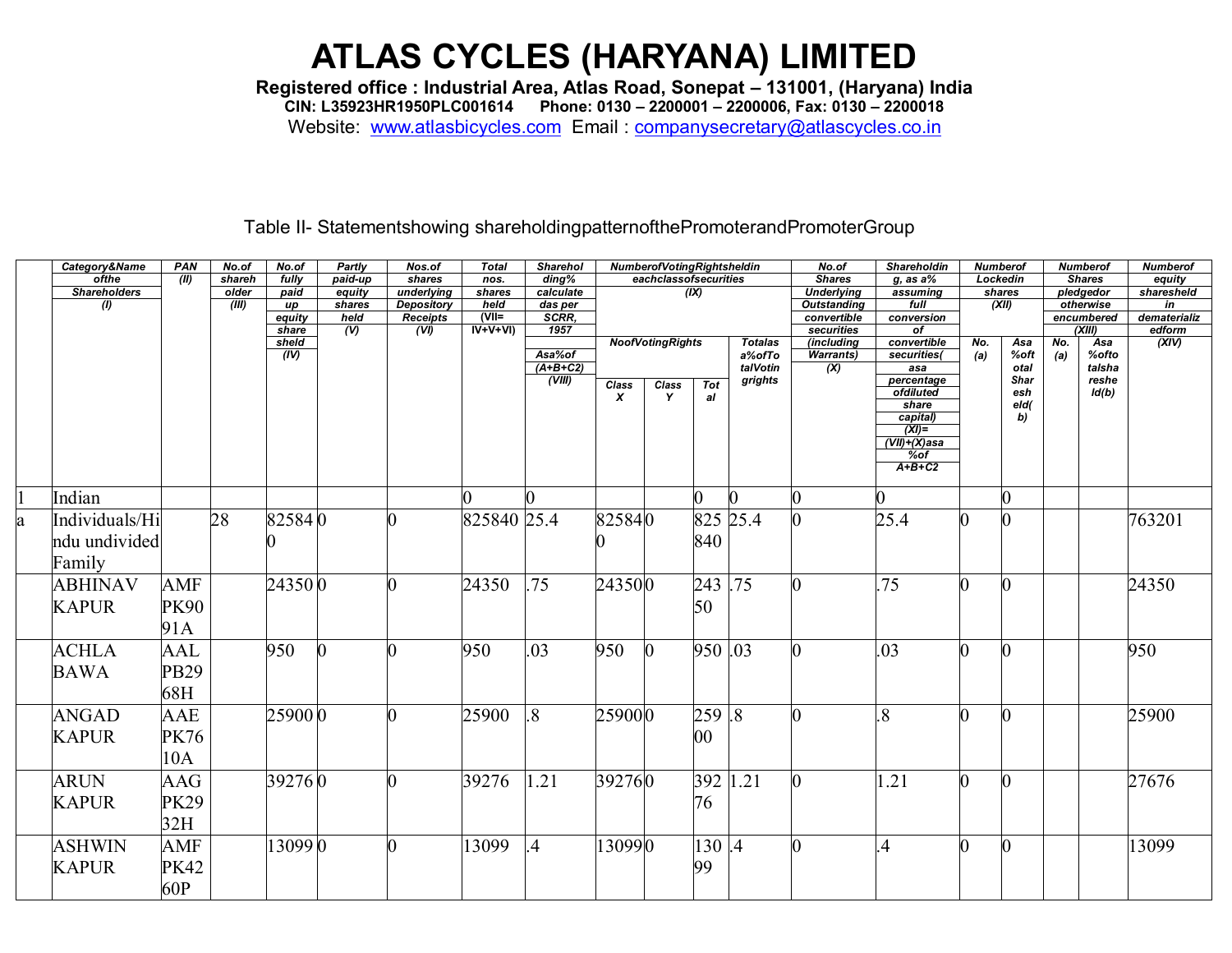**Registered office : Industrial Area, Atlas Road, Sonepat – 131001, (Haryana) India**

**CIN: L35923HR1950PLC001614 Phone: 0130 – 2200001 – 2200006, Fax: 0130 – 2200018**

| <b>B.D.KAPUR AAE</b><br>HUF)                          | <b>PK76</b><br>09M               | 181190                 | $\bf{0}$ | 18119 | .56              | 181190 | 19                         | 181.56    | $\bf{0}$ | .56            | $\mathbf{0}$     |        |
|-------------------------------------------------------|----------------------------------|------------------------|----------|-------|------------------|--------|----------------------------|-----------|----------|----------------|------------------|--------|
| <b>BIMLA</b><br><b>KAPUR</b>                          | AAIP<br>K992<br>1A               | 2643<br>$\overline{0}$ | ⋂        | 2643  | .08              | 2643 0 | $264 \overline{.08}$       |           |          | .08            | $\mathbf{0}$     |        |
| <b>BIMLA</b><br><b>KAPUR</b>                          | AAIP<br>K992<br>1A               | 3000 0                 |          | 3000  | .09              | 3000 0 | 300.09                     |           |          | .09            | $\bf{0}$         |        |
| <b>BIMLA</b><br><b>KAPUR</b>                          | AAIP<br>K992<br>1A               | 3594                   |          | 3594  | .11              | 3594   | 359.11                     |           |          | .11            | $\overline{0}$   |        |
| <b>BIMLA</b><br><b>KAPUR</b>                          | AAIP<br>K992<br>1A               | 6458<br>$\Omega$       |          | 6458  | $\overline{.2}$  | 6458 0 | 645.2                      |           |          | $\overline{2}$ | $\theta$         |        |
| <b>BINDU</b><br><b>KAPUR</b>                          | <b>AAM</b><br><b>PK05</b><br>27G | 121310                 | ⋂        | 12131 | .37              | 121310 | 31                         | $121$ .37 |          | .37            | $\overline{0}$   | 12131  |
| <b>GAUTAM</b><br><b>KAPUR</b>                         | <b>AAFP</b><br>K788<br>2F        | 129500                 | ∩        |       | 129504 3.98      | 129500 | 504                        | 129 3.98  |          | 3.98           | $\mathbf{0}$     | 129504 |
| <b>GIRISH</b><br><b>KAPUR</b>                         | <b>AAA</b><br><b>HG24</b><br>39M | 184650                 |          | 18465 | $\overline{.57}$ | 184650 | 65                         | 184.57    |          | .57            | $\overline{0}$   | 18465  |
| <b>GIRISH</b><br><b>KAPUR</b>                         | <b>AEH</b><br><b>PK70</b><br>76D | 612550                 |          | 61255 | 1.88             | 612550 | 55                         | 612 1.88  |          | 1.88           | $\overline{0}$   | 61255  |
| <b>JAGDISH</b><br><b>KAPOOR</b><br>HUF(BIGGE 4D<br>R) | <b>AAFP</b><br>K788              | 172240                 |          | 17224 | .53              | 172240 | $172 \overline{.53}$<br>24 |           |          | .53            | 0                | O.     |
| <b>JAI DEV</b><br><b>KAPUR</b>                        | AAA<br>HJ30<br>77J               | 174420                 | 0        | 17442 | .54              | 174420 | 174.54<br>42               |           |          | .54            | $\boldsymbol{0}$ | 17442  |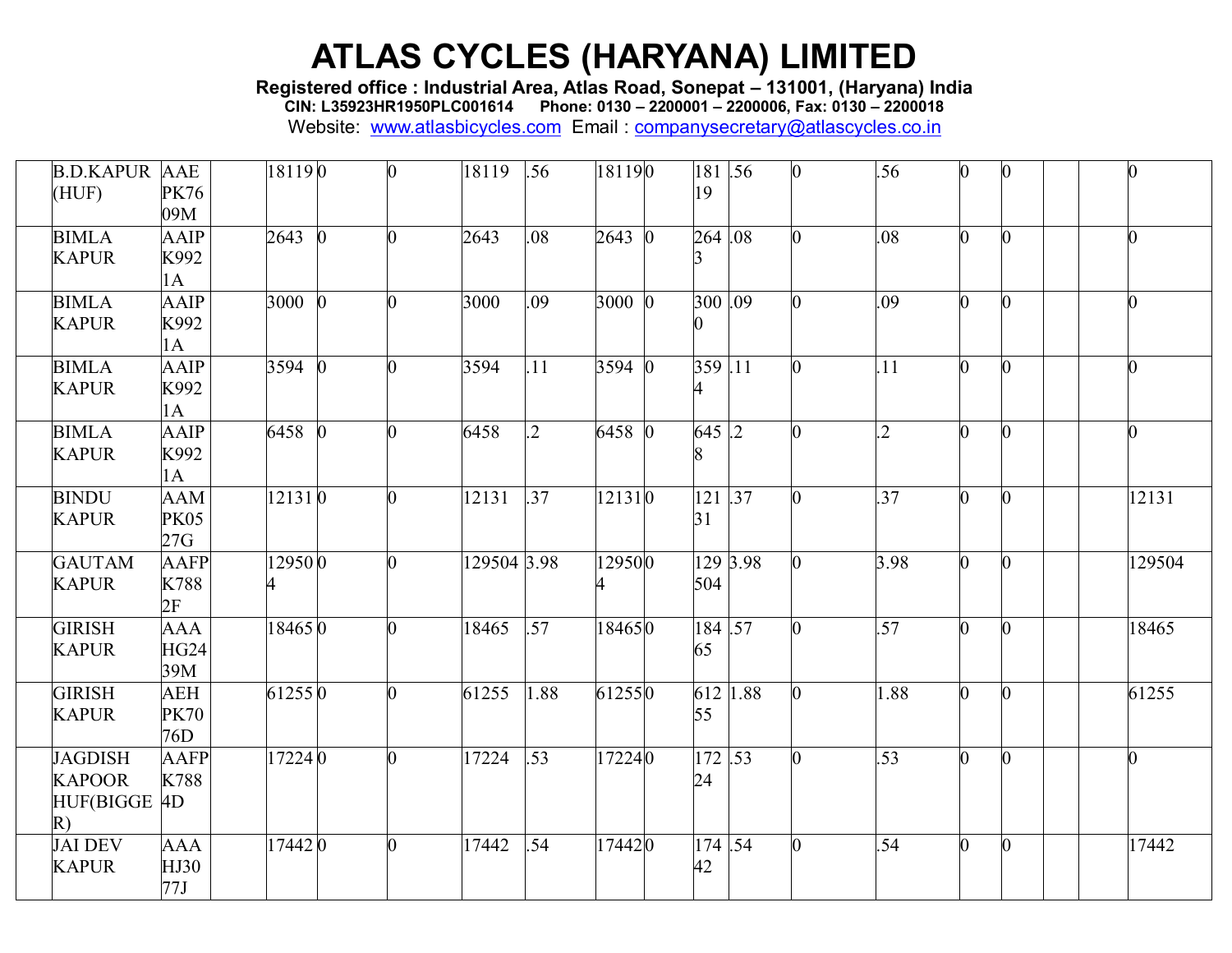**Registered office : Industrial Area, Atlas Road, Sonepat – 131001, (Haryana) India**

**CIN: L35923HR1950PLC001614 Phone: 0130 – 2200001 – 2200006, Fax: 0130 – 2200018**

| <b>MADHVI</b><br>MALHOTRAM228                   | <b>AFGP</b><br>0 <sub>M</sub>          | 109160 |                | 0              | 10916 | .34             | 109160 |          | 109.34<br>16          |              |          | .34            |                |                  | 10916 |
|-------------------------------------------------|----------------------------------------|--------|----------------|----------------|-------|-----------------|--------|----------|-----------------------|--------------|----------|----------------|----------------|------------------|-------|
| <b>MALTIP</b><br><b>MEHRA</b>                   | AAB<br>PM19<br>20E                     |        | $\overline{0}$ |                |       | 0               |        | 0        |                       | $\mathbf{0}$ |          | $\overline{0}$ |                | $\overline{0}$   |       |
| <b>MEERA</b><br><b>KAPUR</b>                    | AAJP<br>K997<br>5H                     | 118230 |                |                | 11823 | .36             | 118230 |          | 118.36<br>23          |              |          | .36            |                | $\overline{0}$   | 11823 |
| <b>NEELY</b><br><b>KAPUR</b>                    | <b>AGD</b><br><b>PK33</b><br>41F       | 162    | O.             |                | 162   | 0               | 162    | $\Omega$ | 162 0                 |              |          | 0              |                | 0                | 162   |
| <b>PRASHANN</b><br><b>T KAPUR</b>               | <b>AGD</b><br><b>PK35</b><br>68L       | 130990 |                |                | 13099 | $\overline{.4}$ | 130990 |          | 130.4<br>99           |              |          | $\mathcal{A}$  |                | $\bf{0}$         | 13099 |
| <b>RADHIKA</b><br><b>GIRISH</b><br><b>KAPUR</b> | <b>AFFP</b><br>K569<br>6G              | 606170 |                |                | 60617 | 1.86            | 606170 |          | 17                    | 606 1.86     |          | 1.86           |                | $\boldsymbol{0}$ | 60617 |
| <b>RAHUL</b><br><b>KAPUR</b>                    | <b>AKPP</b><br>K380<br>6P              | 128280 |                | ∩              | 12828 | .39             | 128280 |          | $128\sqrt{.39}$<br>28 |              |          | .39            |                | $\bf{0}$         | 12828 |
| <b>RAJIV</b><br><b>KAPUR</b>                    | <b>AAA</b><br><b>HR62</b><br>02B       | 472190 |                |                | 47219 | 1.45            | 472190 |          | 472<br>19             | 1.45         |          | 1.45           |                | 0                | 47219 |
| <b>RAJIV</b><br><b>KAPUR</b>                    | <b>AAFP</b><br>K788<br>3E              | 431450 |                |                | 43145 | 1.33            | 431450 |          | 431 1.33<br>45        |              |          | 1.33           | O.             | $\overline{0}$   | 43145 |
| <b>RENU</b><br><b>AGGARWA</b>                   | <b>AAC</b><br>PA29<br>94D              |        |                |                |       |                 |        |          |                       |              |          | O.             |                | $\overline{0}$   | 0     |
| <b>RISHAV</b><br><b>KAPUR</b>                   | <b>AFNP</b><br>K293<br>$\overline{H}0$ | 128290 |                | ∩              | 12829 | .39             | 128290 |          | 128.39<br>29          |              |          | .39            |                | 0                | 12829 |
| <b>SAKSHI</b>                                   | <b>ANT</b>                             | 6730 0 |                | $\overline{0}$ | 6730  | .21             | 6730 0 |          | $673$ .21             |              | $\bf{0}$ | .21            | $\overline{0}$ | $\boldsymbol{0}$ | 6730  |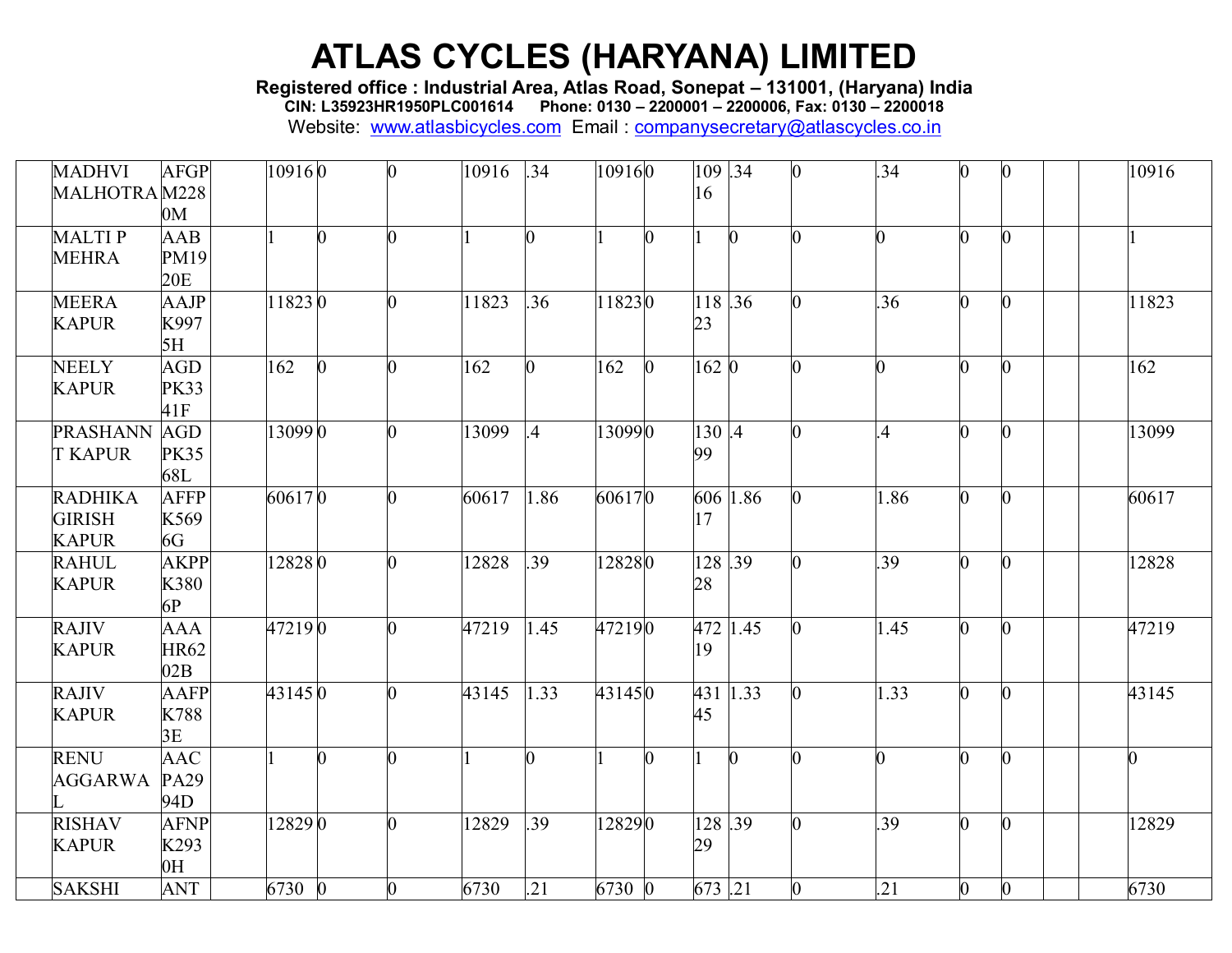**Registered office : Industrial Area, Atlas Road, Sonepat – 131001, (Haryana) India**

**CIN: L35923HR1950PLC001614 Phone: 0130 – 2200001 – 2200006, Fax: 0130 – 2200018**

|              | <b>KAPUR</b>    | <b>PK03</b> |                      |                |   |                |     |              |          |                |           |                |                |                |          |  |                |
|--------------|-----------------|-------------|----------------------|----------------|---|----------------|-----|--------------|----------|----------------|-----------|----------------|----------------|----------------|----------|--|----------------|
|              |                 | 79A         |                      |                |   |                |     |              |          |                |           |                |                |                |          |  |                |
|              | <b>SALIL</b>    | <b>AAN</b>  |                      | 266            | n | 266            | .01 | 266          | $\Omega$ | 266 .01        |           | $\overline{0}$ | .01            | $\Omega$       | b.       |  | 266            |
|              | <b>KAPUR</b>    | <b>PK79</b> |                      |                |   |                |     |              |          |                |           |                |                |                |          |  |                |
|              |                 | 33K         |                      |                |   |                |     |              |          |                |           |                |                |                |          |  |                |
|              | <b>SANJAY</b>   | <b>AAA</b>  |                      | 183390         |   | 18339          | .56 | 183390       |          | 183 .56        |           | 0              | .56            | $\overline{0}$ | 0        |  | 18339          |
|              | <b>KAPUR</b>    | <b>HS91</b> |                      |                |   |                |     |              |          | 39             |           |                |                |                |          |  |                |
|              |                 | 65C         |                      |                |   |                |     |              |          |                |           |                |                |                |          |  |                |
|              | <b>SANJAY</b>   | <b>AAM</b>  |                      | 106590         |   | 106599 3.28    |     | 106590       |          |                | 106 3.28  | O.             | 3.28           | $\Omega$       | 0        |  | 106599         |
|              | <b>KAPUR</b>    | <b>PK95</b> |                      |                |   |                |     |              |          | 599            |           |                |                |                |          |  |                |
|              |                 | 29Q         |                      |                |   |                |     |              |          |                |           |                |                |                |          |  |                |
|              | <b>SIDDHANT</b> | <b>AMF</b>  |                      | 216620         |   | 21662          | .67 | 216620       |          | $216$ .67      |           | 0              | .67            | $\overline{0}$ | O.       |  | 21662          |
|              | <b>KAPUR</b>    | <b>PK42</b> |                      |                |   |                |     |              |          | 62             |           |                |                |                |          |  |                |
|              |                 | 64K         |                      |                |   |                |     |              |          |                |           |                |                |                |          |  |                |
|              | <b>VIKRAM</b>   | <b>AAA</b>  |                      | 206600         |   | 20660          | .64 | 206600       |          | 206 .64        |           |                | .64            | 0              | 0        |  | 20660          |
|              | <b>KAPUR</b>    | <b>HV34</b> |                      |                |   |                |     |              |          | 60             |           |                |                |                |          |  |                |
|              |                 | 40D         |                      |                |   |                |     |              |          |                |           |                |                |                |          |  |                |
|              | <b>VIKRAM</b>   | <b>AAFP</b> |                      | 455340         | ∩ | 45534          | 1.4 | 455340       |          | 455 1.4        |           | 0              | 1.4            | $\overline{0}$ | O.       |  | 45534          |
|              | <b>KAPUR</b>    | K788        |                      |                |   |                |     |              |          | 34             |           |                |                |                |          |  |                |
|              |                 | 5C          |                      |                |   |                |     |              |          |                |           |                |                |                |          |  |                |
| $\mathbf{b}$ | Central         |             | n                    | $\overline{0}$ |   | $\overline{0}$ |     | 0            |          | $\overline{0}$ | $\Omega$  | 0              | $\overline{0}$ | $\overline{0}$ | O.       |  | $\theta$       |
|              | Government/     |             |                      |                |   |                |     |              |          |                |           |                |                |                |          |  |                |
|              | <b>State</b>    |             |                      |                |   |                |     |              |          |                |           |                |                |                |          |  |                |
|              | Government(s)   |             |                      |                |   |                |     |              |          |                |           |                |                |                |          |  |                |
|              |                 |             |                      |                |   |                |     |              |          |                |           |                |                |                |          |  |                |
| $\mathbf{c}$ | Financial       |             | 0                    | 0              |   | $\overline{0}$ |     | <sub>0</sub> |          | $\mathbf{0}$   | $\Omega$  | 0              | 0              | n.             | O.       |  | $\overline{0}$ |
|              | Institutions/   |             |                      |                |   |                |     |              |          |                |           |                |                |                |          |  |                |
|              | <b>Banks</b>    |             |                      |                |   |                |     |              |          |                |           |                |                |                |          |  |                |
| d            | Any Other       |             | $\overline{\Lambda}$ | 594220         | ∩ | 594225 18.27   |     | 594220       |          |                | 594 18.27 | $\bf{0}$       | 18.27          | $\overline{0}$ | $\Omega$ |  | 201638         |
|              | (specify)       |             |                      |                |   |                |     |              |          | 225            |           |                |                |                |          |  |                |
|              | <b>Body</b>     |             |                      | 594220         |   | 594225 18.27   |     | 594220       |          |                | 594 18.27 | $\overline{0}$ | 18.27          | $\Omega$       | 0        |  | 201638         |
|              | Corporate       |             |                      |                |   |                |     |              |          | 225            |           |                |                |                |          |  |                |
|              | THE             | <b>AAB</b>  |                      | 325840         |   | 325846 10.02   |     | 325840       |          |                | 325 10.02 |                | 10.02          | $\overline{0}$ | 0        |  | 108615         |
|              | <b>MILTON</b>   | CM32        |                      | 6              |   |                |     | 6            |          | 846            |           |                |                |                |          |  |                |
|              |                 |             |                      |                |   |                |     |              |          |                |           |                |                |                |          |  |                |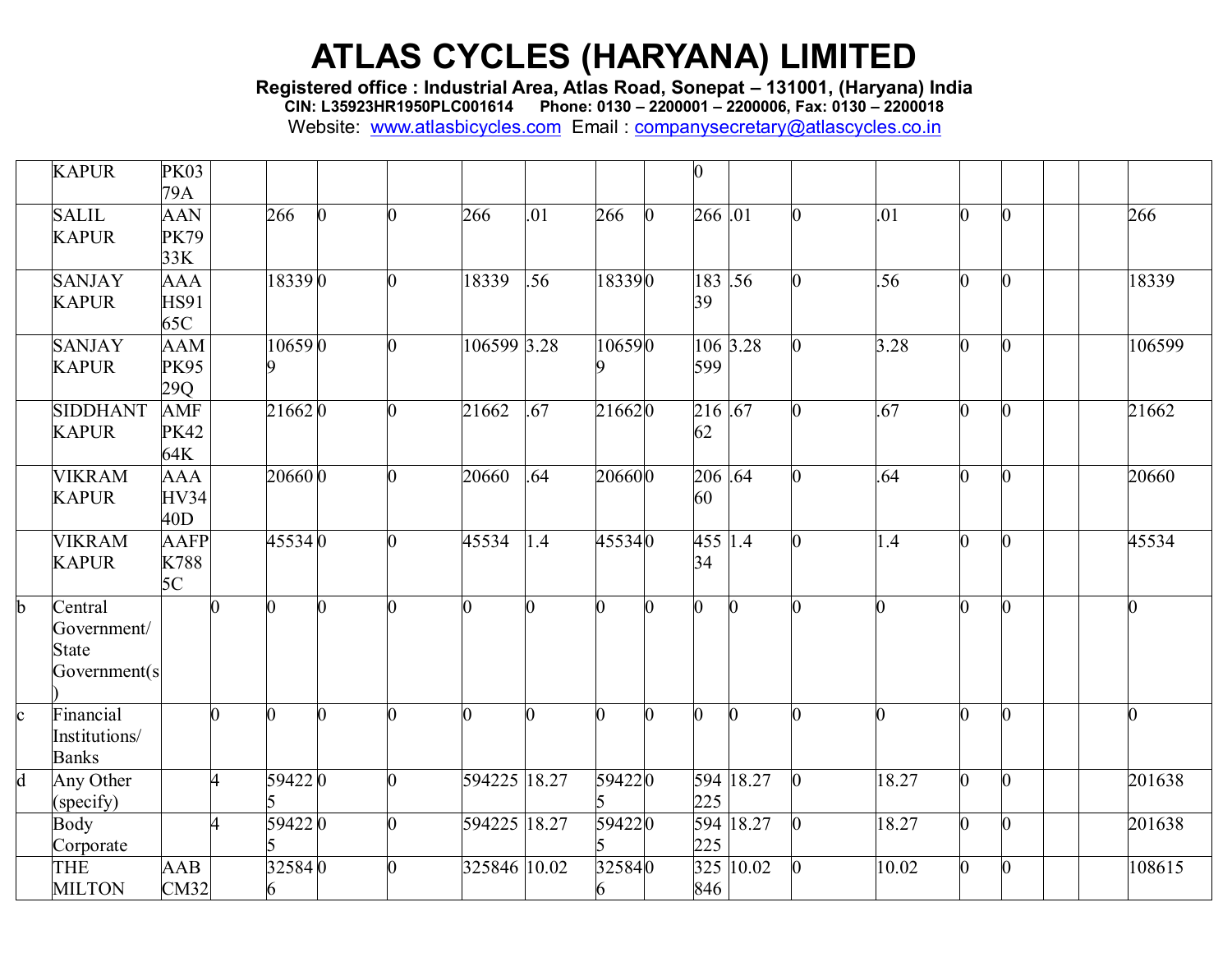**Registered office : Industrial Area, Atlas Road, Sonepat – 131001, (Haryana) India**

**CIN: L35923HR1950PLC001614 Phone: 0130 – 2200001 – 2200006, Fax: 0130 – 2200018**

|                         | <b>CYCLE</b>            | 69R        |                 |                |                |    |              |                |                |   |                |                |                |       |    |                |                |        |
|-------------------------|-------------------------|------------|-----------------|----------------|----------------|----|--------------|----------------|----------------|---|----------------|----------------|----------------|-------|----|----------------|----------------|--------|
|                         | <b>INDUSTRIE</b>        |            |                 |                |                |    |              |                |                |   |                |                |                |       |    |                |                |        |
|                         | <b>SLTD</b>             |            |                 |                |                |    |              |                |                |   |                |                |                |       |    |                |                |        |
|                         | M/S                     | <b>AAC</b> |                 | 3588           | $\mathbf{0}$   | O. | 3588         | .11            | 3588 0         |   | 358.11         |                | $\overline{0}$ | .11   | 0  | $\mathbf{0}$   | $\overline{0}$ |        |
|                         | <b>CORONA</b>           | FC34       |                 |                |                |    |              |                |                |   |                |                |                |       |    |                |                |        |
|                         | <b>RIM</b>              | 82G        |                 |                |                |    |              |                |                |   |                |                |                |       |    |                |                |        |
|                         | <b>MANUFACT</b>         |            |                 |                |                |    |              |                |                |   |                |                |                |       |    |                |                |        |
|                         | <b>URING CO</b>         |            |                 |                |                |    |              |                |                |   |                |                |                |       |    |                |                |        |
|                         | <b>LTD</b>              |            |                 |                |                |    |              |                |                |   |                |                |                |       | ∩  |                |                |        |
|                         | M/S                     | <b>AAA</b> |                 | 257650         |                | ∩  | 257650 7.92  |                | 257650         |   | 257 7.92       |                |                | 7.92  |    | $\overline{0}$ |                | 85882  |
|                         | <b>LIMROSE</b>          | CL00       |                 |                |                |    |              |                |                |   | 650            |                |                |       |    |                |                |        |
|                         | ENGINEERI 64A           |            |                 |                |                |    |              |                |                |   |                |                |                |       |    |                |                |        |
|                         | <b>NG WORKS</b><br>PLTD |            |                 |                |                |    |              |                |                |   |                |                |                |       |    |                |                |        |
|                         | <b>JANKIDAS</b>         | <b>AAA</b> |                 | 7141           | $\bf{0}$       |    | 7141         | .22            | 7141 0         |   | $714$ .22      |                |                | 22    | ∩  | $\mathbf{0}$   |                | 7141   |
|                         | & SONS                  | CJ015      |                 |                |                |    |              |                |                |   |                |                |                |       |    |                |                |        |
|                         | PVT. LTD.               | 4D         |                 |                |                |    |              |                |                |   |                |                |                |       |    |                |                |        |
|                         | Sub-Total               |            | $\overline{32}$ | 142000         |                | ∩  | 142006 43.67 |                | 142000         |   |                | 142 43.67      |                | 43.67 | n. | $\overline{0}$ |                | 964839 |
|                         | (A)(1)                  |            |                 | 65             |                |    |              |                | 65             |   | 006            |                |                |       |    |                |                |        |
|                         |                         |            |                 |                |                |    |              |                |                |   | 5              |                |                |       |    |                |                |        |
|                         | Foreign                 |            | $\overline{0}$  | $\overline{0}$ | $\overline{0}$ | 0  |              | $\overline{0}$ | $\overline{0}$ | 0 | $\overline{0}$ | $\overline{0}$ |                | 0     | ∩  | $\overline{0}$ | $\overline{0}$ |        |
| $\frac{2}{a}$           | Individuals             |            | U               |                |                |    |              |                | <sup>0</sup>   |   | 0              |                |                | ∩     |    | 0              |                |        |
|                         | Non-                    |            |                 |                |                |    |              |                |                |   |                |                |                |       |    |                |                |        |
|                         | Resident                |            |                 |                |                |    |              |                |                |   |                |                |                |       |    |                |                |        |
|                         | Individuals/            |            |                 |                |                |    |              |                |                |   |                |                |                |       |    |                |                |        |
|                         | Foreign                 |            |                 |                |                |    |              |                |                |   |                |                |                |       |    |                |                |        |
|                         | Individuals)            |            |                 |                |                |    |              |                |                |   |                |                |                |       |    |                |                |        |
| b                       | Government              |            | 0               | 0              | 0              | 0  |              | 0              | $\overline{0}$ | 0 | 0              | $\overline{0}$ |                | 0     |    | $\overline{0}$ |                |        |
| $\mathbf{c}$            | Institutions            |            | $\overline{0}$  | 0              | $\overline{0}$ | 0  |              | 0              | $\overline{0}$ | 0 | $\overline{0}$ | $\overline{0}$ |                | ∩     |    | $\overline{0}$ | $\overline{0}$ |        |
| $\overline{\mathbf{d}}$ | Foreign                 |            | $\Omega$        | 0              | n              |    |              |                | <sup>0</sup>   | ∩ | $\Omega$       | U              |                | ∩     |    | 0              |                |        |
|                         | Portfolio               |            |                 |                |                |    |              |                |                |   |                |                |                |       |    |                |                |        |
|                         | Investor                |            |                 |                |                |    |              |                |                |   |                |                |                |       |    |                |                |        |
| e                       | Any Other               |            | $\overline{0}$  | ∩              | $\overline{0}$ | ∩  |              | 0              | $\Omega$       | ∩ | $\overline{0}$ | $\bf{0}$       |                | ∩     | ∩  | $\overline{0}$ | $\overline{0}$ |        |
|                         | (specify)               |            |                 |                |                |    |              |                |                |   |                |                |                |       |    |                |                |        |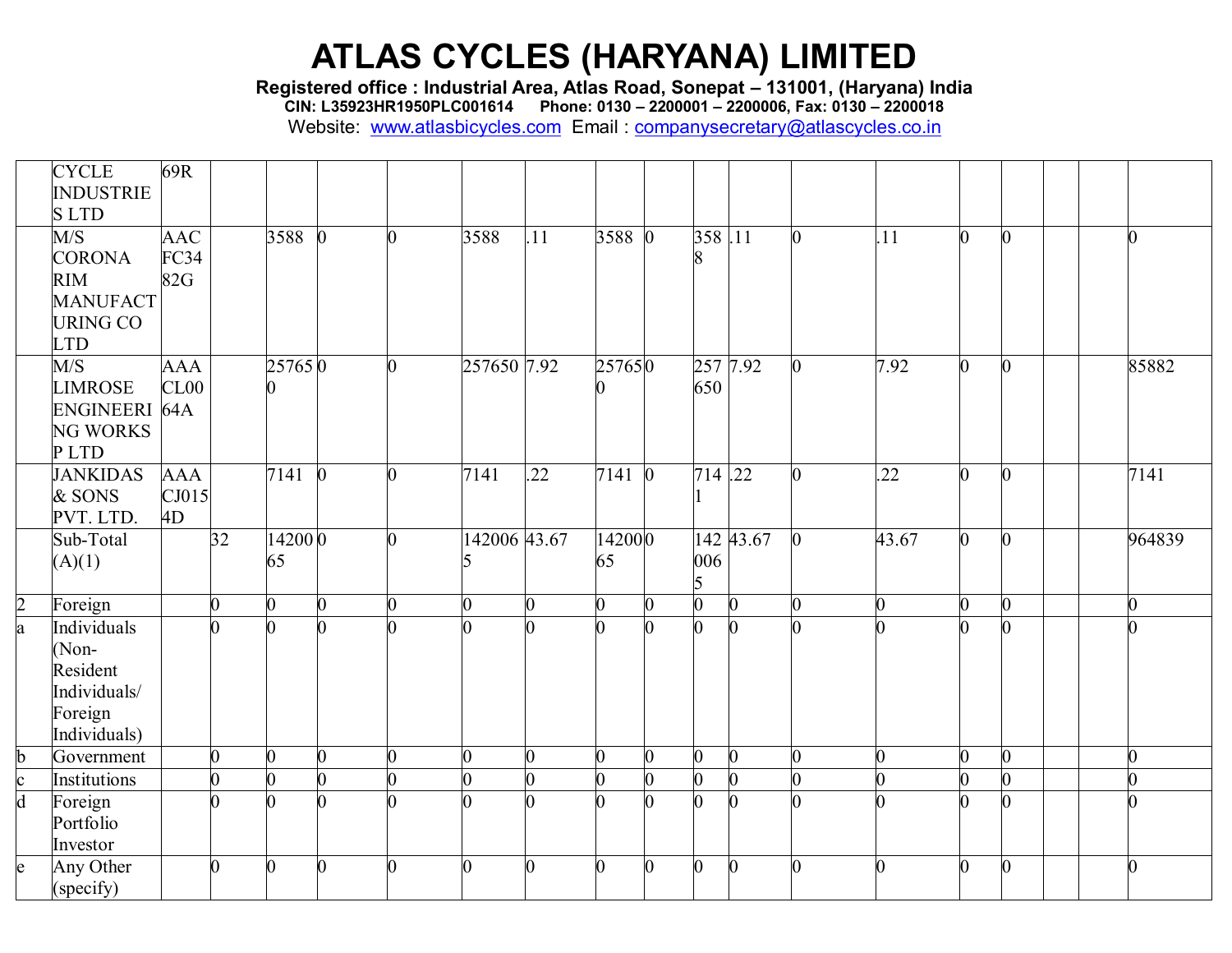Registered office : Industrial Area, Atlas Road, Sonepat - 131001, (Haryana) India<br>CIN: L35923HR1950PLC001614 Phone: 0130 - 2200001 - 2200006, Fax: 0130 - 2200018

Website: www.atlasbicycles.com Email: companysecretary@atlascycles.co.in

| Sub-Total       |    |         |  |              |        |     |           |       |  |  |        |
|-----------------|----|---------|--|--------------|--------|-----|-----------|-------|--|--|--------|
| (A)(2)          |    |         |  |              |        |     |           |       |  |  |        |
| Total           | 32 | 14200 0 |  | 142006 43.67 | 142000 |     | 142 43.67 | 43.67 |  |  | 964839 |
| Shareholding    |    | 65      |  |              | 65     | 006 |           |       |  |  |        |
| of Promoter     |    |         |  |              |        |     |           |       |  |  |        |
| and Promoter    |    |         |  |              |        |     |           |       |  |  |        |
| Group $(A)=$    |    |         |  |              |        |     |           |       |  |  |        |
| $(A)(1)+(A)(2)$ |    |         |  |              |        |     |           |       |  |  |        |

TableIII- Statementshowing shareholdingpatternof thePublic shareholder

|              | Category&Nameo<br>ftheShareholders<br>(1)  | PAN<br>(11) | Nos.of<br>shareh<br>older(II<br>D | No.off<br>ullypa<br>idupe<br>quitys<br>hares<br>held(I | Partlyp<br>aid-<br>upequit<br>yshare<br>sheld(V | Nos.ofshar<br>esunderlyi<br>ngDeposito<br>ryReceipts<br>(VI) | <b>Totaln</b><br>os.sha<br>reshel<br>$d$ VII=<br>$IV+V+VI$ | <b>Sharehol</b><br>ding%cal<br>culateda<br>s<br>perSCR<br>R, 1957 |                                    | chclassofsecurities     | (IX)             | NumberofVotingRightsheldinea         | <b>No.ofShares</b><br><b>Underlying</b><br><b>Outstanding</b><br>convertibles<br>ecurities(inc<br>luding Warra | <b>Totalshareh</b><br>olding, as<br>a%assumin<br>qfullconver<br>sionofconv<br>ertiblesecur |            | <b>Numberof</b><br>Lockedins<br>hares(XII) |                         | <b>NumberofSh</b><br>arespledged<br>orotherwise<br>encumbered(<br>XIII | <b>Numberofe</b><br>quityshares<br>heldindemat<br>erializedfor<br>m(XIV) |
|--------------|--------------------------------------------|-------------|-----------------------------------|--------------------------------------------------------|-------------------------------------------------|--------------------------------------------------------------|------------------------------------------------------------|-------------------------------------------------------------------|------------------------------------|-------------------------|------------------|--------------------------------------|----------------------------------------------------------------------------------------------------------------|--------------------------------------------------------------------------------------------|------------|--------------------------------------------|-------------------------|------------------------------------------------------------------------|--------------------------------------------------------------------------|
|              |                                            |             |                                   | <sub>v</sub>                                           |                                                 |                                                              |                                                            | Asa%of(<br>$A+B+C2$<br>VIII                                       |                                    | <b>NoofVotingRights</b> |                  | <b>Totalas</b><br>a%ofTo<br>talVotin | nts)(X)                                                                                                        | ities(asaper<br>centageofdi<br>lutedsharec                                                 | No.<br>(a) | Asa<br>%oft<br>otal                        | No.<br>(No<br>tap       | Asa<br>%ofto<br>talsha                                                 |                                                                          |
|              |                                            |             |                                   |                                                        |                                                 |                                                              |                                                            |                                                                   | Class<br>$\boldsymbol{\mathsf{x}}$ | Class<br>$\mathbf v$    | <b>Tot</b><br>al | grights                              |                                                                                                                | apital)<br>(XI)                                                                            |            | Shar<br>esh<br>eld(<br>b)                  | pli<br>ca<br>ble<br>(a) | reshe<br>Id(Not<br>applic<br>$able$ $\ell$<br>b)                       |                                                                          |
|              | Institutions                               |             | 0                                 |                                                        |                                                 |                                                              |                                                            |                                                                   |                                    |                         | 0                |                                      |                                                                                                                |                                                                                            |            |                                            |                         |                                                                        |                                                                          |
| a            | Mutual<br>Funds/                           |             | ⌒                                 | 953                                                    |                                                 |                                                              | 953                                                        | .03                                                               | 953                                |                         | 953 .03          |                                      |                                                                                                                | .03                                                                                        |            |                                            |                         |                                                                        |                                                                          |
| b            | Venture<br>Capital Funds                   |             | $\Omega$                          |                                                        |                                                 |                                                              |                                                            |                                                                   |                                    |                         |                  |                                      |                                                                                                                |                                                                                            |            |                                            |                         |                                                                        |                                                                          |
| $\mathbf{c}$ | Alternate<br>Investment<br>Funds           |             | $\Omega$                          |                                                        |                                                 |                                                              |                                                            |                                                                   | $\Omega$                           |                         |                  |                                      |                                                                                                                |                                                                                            |            | $\sim$                                     |                         |                                                                        |                                                                          |
| d            | Foreign<br>Venture<br>Capital<br>Investors |             | $\Omega$                          |                                                        |                                                 |                                                              |                                                            |                                                                   | $\Omega$                           | n                       |                  |                                      |                                                                                                                | Λ                                                                                          |            |                                            |                         |                                                                        |                                                                          |
| e            | Foreign<br>Portfolio                       |             | $\Omega$                          |                                                        |                                                 |                                                              |                                                            |                                                                   | $\Omega$                           | 0                       | N                |                                      |                                                                                                                |                                                                                            |            |                                            |                         |                                                                        |                                                                          |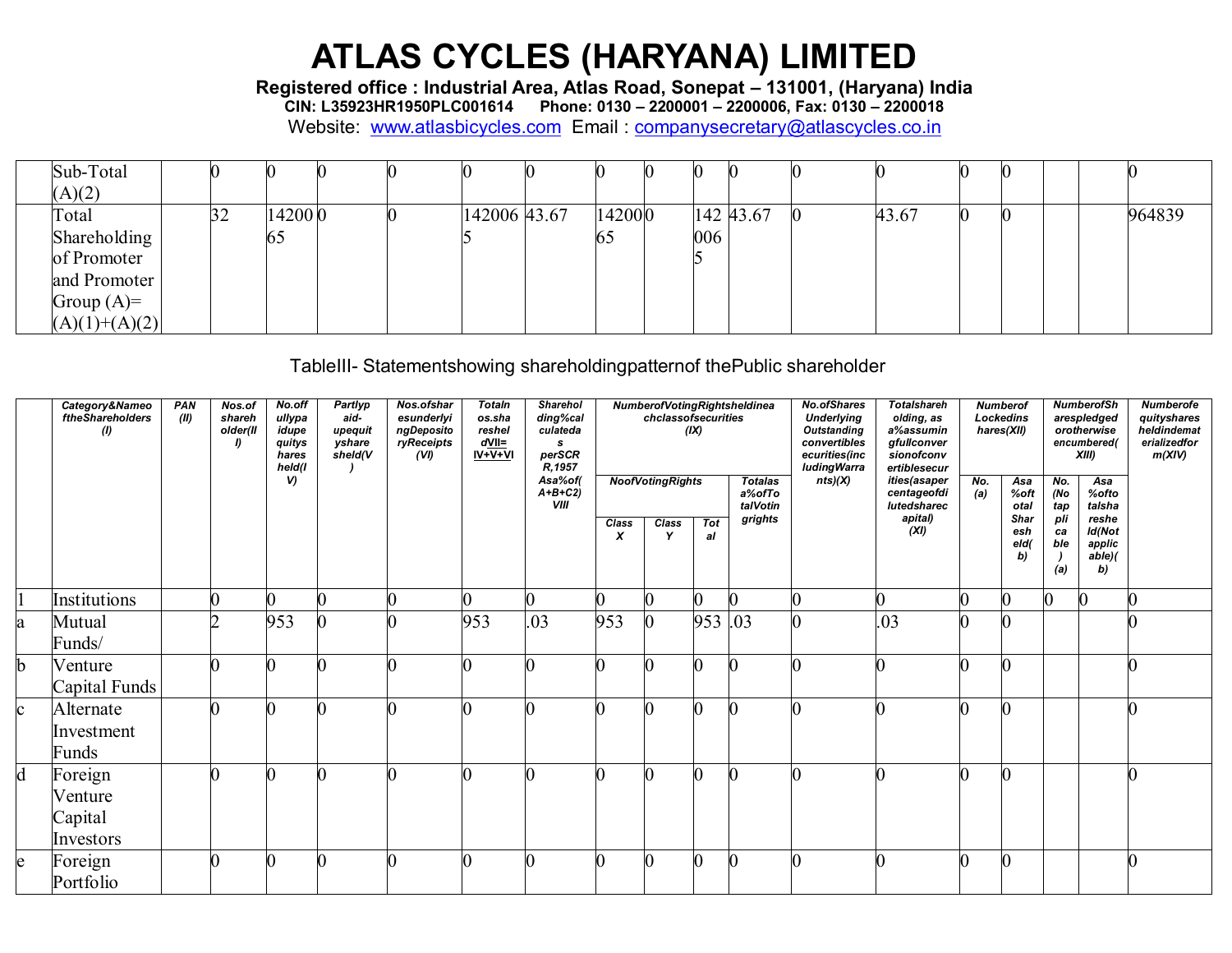**Registered office : Industrial Area, Atlas Road, Sonepat – 131001, (Haryana) India**

**CIN: L35923HR1950PLC001614 Phone: 0130 – 2200001 – 2200006, Fax: 0130 – 2200018**

|                | Investors       |                |          |          |                |                |      |                |              |                |              |                |       |   |                |                |              |                |
|----------------|-----------------|----------------|----------|----------|----------------|----------------|------|----------------|--------------|----------------|--------------|----------------|-------|---|----------------|----------------|--------------|----------------|
|                | Financial       | $\overline{2}$ | 1656     | $\Omega$ | $\Omega$       | 1656           | .05  | 16560          |              | $165 \,   05$  |              | $\overline{0}$ | .05   |   | $\bf{0}$       |                |              | 1656           |
|                | Institutions/   |                |          |          |                |                |      |                |              |                |              |                |       |   |                |                |              |                |
|                | <b>Banks</b>    |                |          |          |                |                |      |                |              |                |              |                |       |   |                |                |              |                |
| g              | Insurance       | n              | 0        |          | 0              | $\overline{0}$ |      | 0              |              | 0              | $\bf{0}$     | 0              | 0     |   | 0              |                |              |                |
|                | Companies       |                |          |          |                |                |      |                |              |                |              |                |       |   |                |                |              |                |
| h              | Provident       | $\overline{0}$ | 0        |          | 0              | $\overline{0}$ |      | $\overline{0}$ | 0            | 0              | $\bf{0}$     | $\overline{0}$ | 0     |   | 0              |                |              |                |
|                | Funds/          |                |          |          |                |                |      |                |              |                |              |                |       |   |                |                |              |                |
|                | Pension         |                |          |          |                |                |      |                |              |                |              |                |       |   |                |                |              |                |
|                | Funds           |                |          |          |                |                |      |                |              |                |              |                |       |   |                |                |              |                |
|                | Any Other       | $\overline{0}$ | $\Omega$ |          | 0              | $\overline{0}$ |      | 0              | n            | $\overline{0}$ | $\mathbf{0}$ | $\overline{0}$ | 0     |   | 0              |                |              | O.             |
|                | (specify)       |                |          |          |                |                |      |                |              |                |              |                |       |   |                |                |              |                |
|                | Sub-Total       | $\overline{4}$ | 2609     | $\Omega$ | $\overline{0}$ | 2609           | .08  | 2609           | $\mathbf{0}$ | $260\, \,08$   |              | $\overline{0}$ | .08   |   | $\bf{0}$       |                |              | 1656           |
|                | (B)(1)          |                |          |          |                |                |      |                |              | Q              |              |                |       |   |                |                |              |                |
| $\overline{2}$ | Central         | 0              | 0        |          |                | $\overline{0}$ |      | O              |              | 0              | Ю            | 0              | 0     |   | 0              |                |              |                |
|                | Government/     |                |          |          |                |                |      |                |              |                |              |                |       |   |                |                |              |                |
|                | <b>State</b>    |                |          |          |                |                |      |                |              |                |              |                |       |   |                |                |              |                |
|                | Government(s    |                |          |          |                |                |      |                |              |                |              |                |       |   |                |                |              |                |
|                | )/ President of |                |          |          |                |                |      |                |              |                |              |                |       |   |                |                |              |                |
|                | India           |                |          |          |                |                |      |                |              |                |              |                |       |   |                |                |              |                |
|                | Sub-Total       | $\overline{0}$ | n        |          | O.             | $\overline{0}$ |      | O              |              | 0              | IO.          | 0              | 0     |   | 0              |                |              |                |
|                | (B)(2)          |                |          |          |                |                |      |                |              |                |              |                |       |   |                |                |              |                |
| $\overline{3}$ | Non-            | $\overline{0}$ | $\Omega$ |          | $\overline{0}$ | $\overline{0}$ |      | 0              | $\Omega$     | $\overline{0}$ | $\bf{0}$     | $\overline{0}$ | 0     | 0 | $\mathbf{0}$   | $\overline{0}$ | $\Omega$     | $\overline{0}$ |
|                | institutions    |                |          |          |                |                |      |                |              |                |              |                |       |   |                |                |              |                |
| a              | Individuals -   | 11089          | 13714 0  |          | $\mathbf{0}$   | 137146 42.18   |      | 137140         |              |                | 137 42.18    | $\overline{0}$ | 42.18 |   | $\overline{0}$ | $\overline{0}$ | $\mathbf{0}$ | 1178608        |
|                |                 |                | 62       |          |                |                |      | 62             |              | 146            |              |                |       |   |                |                |              |                |
|                |                 |                |          |          |                |                |      |                |              | $\overline{2}$ |              |                |       |   |                |                |              |                |
|                | Individual      | 11087          | 131980   |          | $\Omega$       | 131986 40.59   |      | 131980         |              |                | 131 40.59    | $\overline{0}$ | 40.59 |   | $\bf{0}$       |                |              | 1127008        |
|                | shareholders    |                | 62       |          |                |                |      | 62             |              | 986            |              |                |       |   |                |                |              |                |
|                | holding         |                |          |          |                |                |      |                |              |                |              |                |       |   |                |                |              |                |
|                | nominal share   |                |          |          |                |                |      |                |              |                |              |                |       |   |                |                |              |                |
|                | capital up to   |                |          |          |                |                |      |                |              |                |              |                |       |   |                |                |              |                |
|                | Rs. 2 lakhs.    |                |          |          |                |                |      |                |              |                |              |                |       |   |                |                |              |                |
| ii             | Individual      | $\overline{2}$ | 516000   |          | $\overline{0}$ | 51600          | 1.59 | 516000         |              |                | 516 1.59     | $\overline{0}$ | 1.59  | 0 | $\bf{0}$       |                |              | $\sqrt{51600}$ |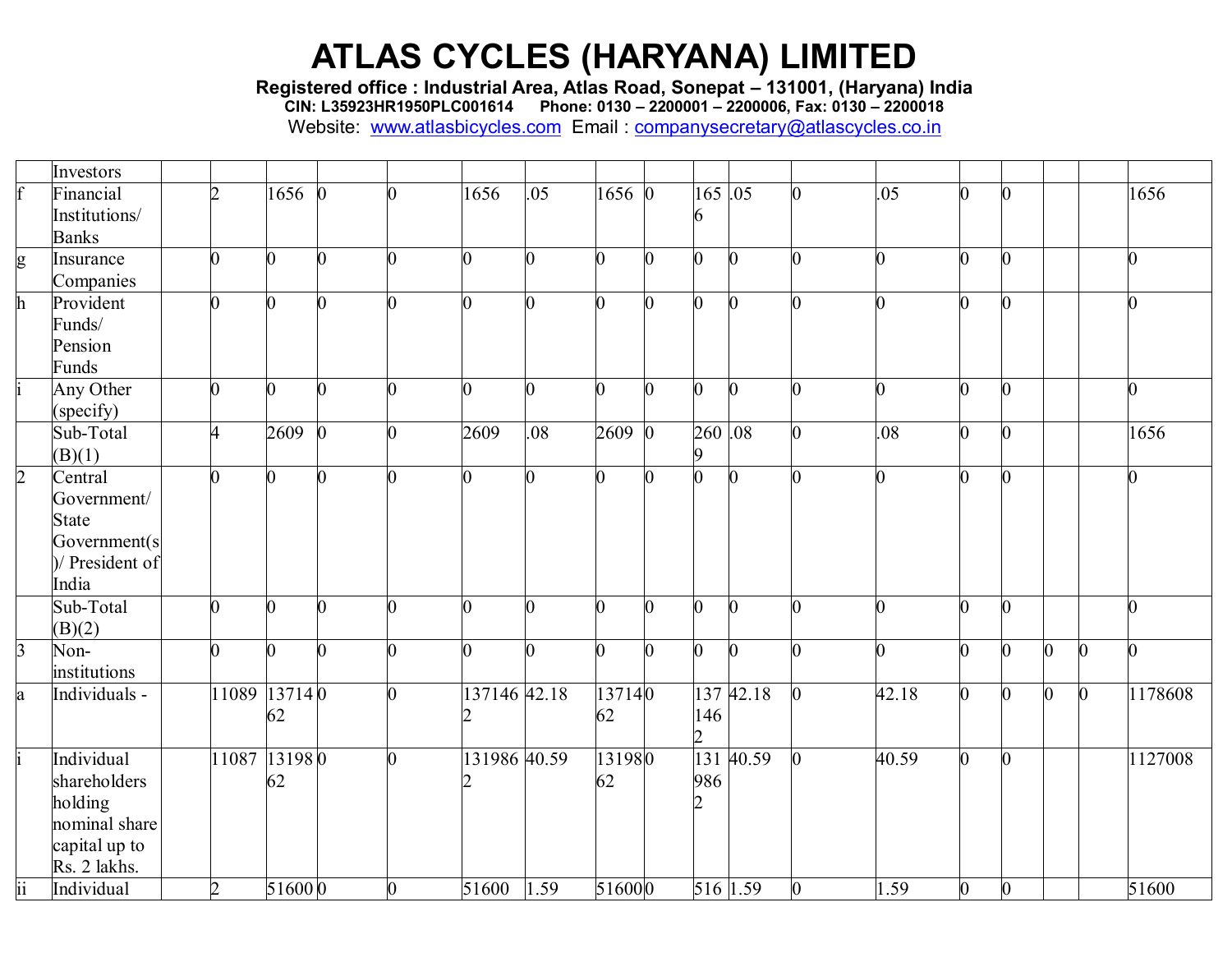**Registered office : Industrial Area, Atlas Road, Sonepat – 131001, (Haryana) India**

**CIN: L35923HR1950PLC001614 Phone: 0130 – 2200001 – 2200006, Fax: 0130 – 2200018**

|              | shareholders         |         |                |                 |                |   |              |                |                |   | 00             |                  |                |                |                |                |
|--------------|----------------------|---------|----------------|-----------------|----------------|---|--------------|----------------|----------------|---|----------------|------------------|----------------|----------------|----------------|----------------|
|              | holding              |         |                |                 |                |   |              |                |                |   |                |                  |                |                |                |                |
|              | nominal share        |         |                |                 |                |   |              |                |                |   |                |                  |                |                |                |                |
|              | capital in           |         |                |                 |                |   |              |                |                |   |                |                  |                |                |                |                |
|              | excess of Rs.        |         |                |                 |                |   |              |                |                |   |                |                  |                |                |                |                |
|              | 2 lakhs.             |         |                |                 |                |   |              |                |                |   |                |                  |                |                |                |                |
| b            | <b>NBFCs</b>         |         | 4              | 6820            | $\mathbf{0}$   | ⋂ | 6820         | .21            | 6820 0         |   | 682.21         |                  | .21            | $\overline{0}$ | $\overline{0}$ | 6820           |
|              | registered           |         |                |                 |                |   |              |                |                |   | 0              |                  |                |                |                |                |
|              | with RBI             |         |                |                 |                |   |              |                |                |   |                |                  |                |                |                |                |
| $\mathbf{c}$ | Employee             |         | $\overline{0}$ | $\overline{0}$  | $\overline{0}$ | ∩ |              | $\overline{0}$ | $\bf{0}$       | O | $\overline{0}$ | $\boldsymbol{0}$ | 0              | 0              | $\overline{0}$ | $\overline{0}$ |
|              | <b>Trusts</b>        |         |                |                 |                |   |              |                |                |   |                |                  |                |                |                |                |
| d            | Overseas             |         | $\overline{0}$ | $\overline{0}$  | $\overline{0}$ | n |              | 0              | $\overline{0}$ | 0 | $\overline{0}$ | $\Omega$         | $\overline{0}$ | $\overline{0}$ | $\overline{0}$ | $\overline{0}$ |
|              | Depositories         |         |                |                 |                |   |              |                |                |   |                |                  |                |                |                |                |
|              | holding DRs)         |         |                |                 |                |   |              |                |                |   |                |                  |                |                |                |                |
|              | balancing            |         |                |                 |                |   |              |                |                |   |                |                  |                |                |                |                |
|              | figure)              |         |                |                 |                |   |              |                |                |   |                |                  |                |                |                |                |
| e            | Any Other            |         | 481            | 450960          |                |   | 450963 13.87 |                | 450960         |   |                | 450 13.87        | 13.87          | $\overline{0}$ | $\mathbf{0}$   | 445593         |
|              | (specify)            |         |                |                 |                |   |              |                |                |   | 963            |                  |                |                |                |                |
|              | Body                 |         | 181            | 216450          |                |   | 216452 6.66  |                | 216450         |   |                | 216 6.66         | 6.66           | $\overline{0}$ | $\overline{0}$ | 211379         |
|              | Corporate            |         |                | $\mathfrak{D}$  |                |   |              |                |                |   | 452            |                  |                |                |                |                |
|              | MY MONEYAAA          |         |                | 500000          |                | ∩ | 50000        | 1.54           | 500000         |   |                | 500 1.54         | 1.54           | $\overline{0}$ | $\overline{0}$ | 50000          |
|              | SECURITIES CM65      |         |                |                 |                |   |              |                |                |   | $00\,$         |                  |                |                |                |                |
|              | LTD.                 | 28L     |                |                 |                |   |              |                |                |   |                |                  |                |                |                |                |
|              | <b>SI</b>            | $AAB$ 0 |                | $\sqrt{7}16340$ |                |   | 71634        | 2.2            | 716340         |   | 716 2.2        |                  | 2.2            | $\overline{0}$ | $\overline{0}$ | 71634          |
|              | <b>INVESTMENCS55</b> |         |                |                 |                |   |              |                |                |   | 34             |                  |                |                |                |                |
|              | <b>TS AND</b>        | 47A     |                |                 |                |   |              |                |                |   |                |                  |                |                |                |                |
|              | <b>BROKING</b>       |         |                |                 |                |   |              |                |                |   |                |                  |                |                |                |                |
|              | <b>PRIVATE</b>       |         |                |                 |                |   |              |                |                |   |                |                  |                |                |                |                |
|              | <b>LIMITED</b>       |         |                |                 |                |   |              |                |                |   |                |                  |                |                |                |                |
|              | Clearing             |         | 192            | 863870          |                | 0 | 86387        | 2.66           | 863870         |   | 863 2.66       |                  | 2.66           | $\overline{0}$ | $\mathbf{0}$   | 28734          |
|              | member               |         |                |                 |                |   |              |                |                |   | 87             |                  |                |                |                |                |
|              | Non-Resident         |         | 88             | 343610          |                | ∩ | 34361        | 1.06           | 343610         |   | 343 1.06       |                  | 1.06           | $\overline{0}$ | O.             | 34064          |
|              | Indian (NRI)         |         |                |                 |                |   |              |                |                |   | 61             |                  |                |                |                |                |
|              | Trust                |         |                |                 | $\overline{0}$ | 0 |              | $\overline{0}$ |                | 0 |                | $\bf{0}$         | $\overline{0}$ | $\overline{0}$ | $\overline{0}$ |                |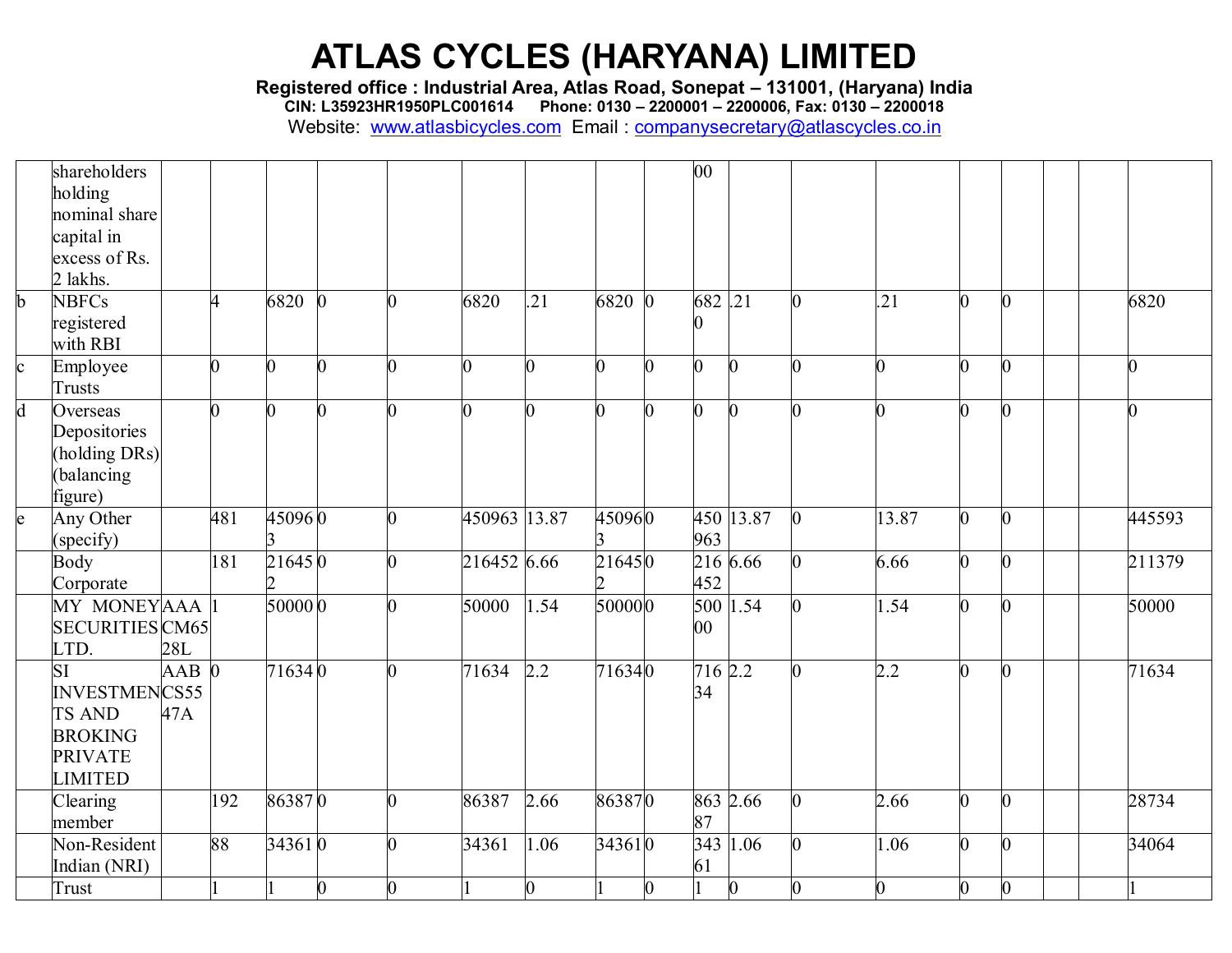**Registered office : Industrial Area, Atlas Road, Sonepat – 131001, (Haryana) India**

**CIN: L35923HR1950PLC001614 Phone: 0130 – 2200001 – 2200006, Fax: 0130 – 2200018**

| Sub-Total           | 11574 18292 0 |    |  | 182924 56.26 | 182920 |     | 182 56.26 | 56.26 |  |  | 1631021 |
|---------------------|---------------|----|--|--------------|--------|-----|-----------|-------|--|--|---------|
| (B)(3)              |               | 45 |  |              | 45     | 924 |           |       |  |  |         |
|                     |               |    |  |              |        |     |           |       |  |  |         |
| <b>Total Public</b> | 11578 18318 0 |    |  | 183185 56.34 | 183180 |     | 183 56.34 | 56.34 |  |  | 1632677 |
| Shareholding        |               | 54 |  |              |        | 185 |           |       |  |  |         |
| $(B)=$              |               |    |  |              |        |     |           |       |  |  |         |
| $(B)(1)+(B)(2)$     |               |    |  |              |        |     |           |       |  |  |         |
| $+(B)(3)$           |               |    |  |              |        |     |           |       |  |  |         |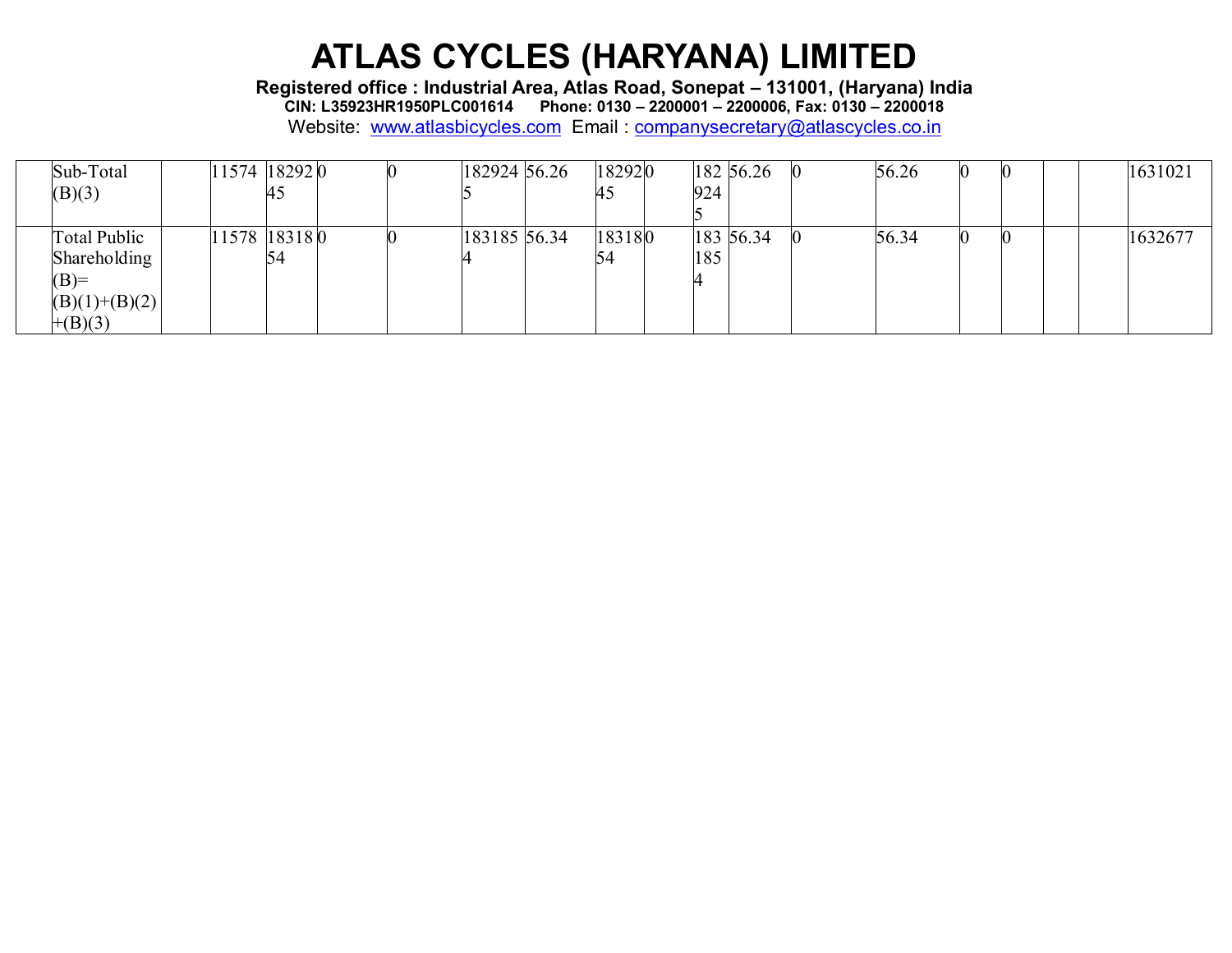**Registered office : Industrial Area, Atlas Road, Sonepat – 131001, (Haryana) India CIN: L35923HR1950PLC001614 Phone: 0130 – 2200001 – 2200006, Fax: 0130 – 2200018** Website: [www.atlasbicycles.com](http://www.atlasbicycles.com/) Email : [companysecretary@atlascycles.co.in](mailto:companysecretary@atlascycles.co.in)

TableIV- Statementshowing shareholdingpatternof the NonPromoter-Non Publicshareholder

|                | Category&Name                | PAN                                                     | No.of          | No.of           | Partly                 | Nos.of                  | Totalno.  | <b>Sharehol</b> |       | NumberofVotingRightsheldin |             |                | No.of                     | <b>Total</b>            | <b>Numberof</b> |            |           | <b>Numberof</b>  | <b>Numberof</b>        |
|----------------|------------------------------|---------------------------------------------------------|----------------|-----------------|------------------------|-------------------------|-----------|-----------------|-------|----------------------------|-------------|----------------|---------------------------|-------------------------|-----------------|------------|-----------|------------------|------------------------|
|                | ofthe                        | (II)                                                    | shareh         | fully           | paid-up                | shares                  | shares    | ding%           |       | eachclassofsecurities      |             |                | <b>Shares</b>             | shareholdin             | Lockedin        |            |           | <b>Shares</b>    | equity                 |
|                | <b>Shareholders</b><br>older |                                                         | paid           | equity          | underlying             | held                    | calculate | (X)             |       | <b>Underlying</b>          | $g$ , as a% | shares         |                           | pledgedor               |                 | sharesheld |           |                  |                        |
|                | $\left( I\right)$            | shares<br><b>Depository</b><br>(III)<br>up<br>$IV+V+VI$ |                | $(VII=$         | das per                |                         |           |                 |       | <b>Outstanding</b>         | assuming    | (XII)          |                           | otherwise<br>encumbered |                 | in         |           |                  |                        |
|                |                              |                                                         |                | equity<br>share | held<br>$\overline{v}$ | <b>Receipts</b><br>(VI) |           | SCRR,<br>1957   |       |                            |             |                | convertible<br>securities | full<br>conversion      |                 |            |           | (XIII)           | dematerializ<br>edform |
|                |                              |                                                         |                | sheld           |                        |                         |           | Asa%of          |       | <b>NoofVotingRights</b>    |             | <b>Totalas</b> | (including                | of                      | No.             | Asa        | No.       | Asa              |                        |
|                |                              |                                                         |                | (IV)            |                        |                         |           | $(A+B+C2)$      |       |                            |             | a%ofTo         | <b>Warrants</b> )         | convertible             |                 | %oft       | (No       | %ofto            | $\frac{(XIV)}{(Not)}$  |
|                |                              |                                                         |                |                 |                        |                         |           | (VIII)          |       |                            |             | talVotin       | $\overline{\mathbf{x}}$   | securities(             |                 | otal       | tap       | talsha           | Applicable)            |
|                |                              |                                                         |                |                 |                        |                         |           |                 | Class | Class                      | <b>Tot</b>  | grights        |                           | asa                     |                 | Shar       | pli       | reshe            |                        |
|                |                              |                                                         |                |                 |                        |                         |           |                 | x     | Y                          | al          |                |                           | percentage<br>ofdiluted |                 | esh<br>eld | ca<br>ble | Id(Not<br>applic |                        |
|                |                              |                                                         |                |                 |                        |                         |           |                 |       |                            |             |                |                           | share                   |                 |            |           | able)            |                        |
|                |                              |                                                         |                |                 |                        |                         |           |                 |       |                            |             |                |                           | capital)                |                 |            |           |                  |                        |
|                |                              |                                                         |                |                 |                        |                         |           |                 |       |                            |             |                |                           | (XI)                    |                 |            |           |                  |                        |
|                | Custodian/DR                 |                                                         | $\overline{0}$ |                 |                        |                         |           |                 | II)   |                            |             |                |                           |                         |                 |            |           |                  |                        |
|                | Holder                       |                                                         |                |                 |                        |                         |           |                 |       |                            |             |                |                           |                         |                 |            |           |                  |                        |
| $\overline{2}$ | Employee                     |                                                         | Ю              |                 | $\Omega$               |                         |           | 0               | n     |                            |             |                |                           |                         |                 | 0          |           |                  |                        |
|                | <b>Benefit Trust</b>         |                                                         |                |                 |                        |                         |           |                 |       |                            |             |                |                           |                         |                 |            |           |                  |                        |
|                | under SEBI                   |                                                         |                |                 |                        |                         |           |                 |       |                            |             |                |                           |                         |                 |            |           |                  |                        |
|                |                              |                                                         |                |                 |                        |                         |           |                 |       |                            |             |                |                           |                         |                 |            |           |                  |                        |
|                | Share based                  |                                                         |                |                 |                        |                         |           |                 |       |                            |             |                |                           |                         |                 |            |           |                  |                        |
|                | Employee                     |                                                         |                |                 |                        |                         |           |                 |       |                            |             |                |                           |                         |                 |            |           |                  |                        |
|                |                              |                                                         |                |                 |                        |                         |           |                 |       |                            |             |                |                           |                         |                 |            |           |                  |                        |
|                | Benefit)                     |                                                         |                |                 |                        |                         |           |                 |       |                            |             |                |                           |                         |                 |            |           |                  |                        |
|                | Regulations,                 |                                                         |                |                 |                        |                         |           |                 |       |                            |             |                |                           |                         |                 |            |           |                  |                        |
|                | 2014)                        |                                                         |                |                 |                        |                         |           |                 |       |                            |             |                |                           |                         |                 |            |           |                  |                        |
|                |                              |                                                         |                |                 |                        |                         |           |                 |       |                            |             |                |                           |                         |                 |            |           |                  |                        |
|                | Total Non-                   |                                                         |                |                 |                        |                         |           |                 |       |                            |             |                |                           |                         |                 | 0          |           | $\mathcal C$     |                        |
|                | Promoter-                    |                                                         |                |                 |                        |                         |           |                 |       |                            |             |                |                           |                         |                 |            |           |                  |                        |
|                | Non Public                   |                                                         |                |                 |                        |                         |           |                 |       |                            |             |                |                           |                         |                 |            |           |                  |                        |
|                |                              |                                                         |                |                 |                        |                         |           |                 |       |                            |             |                |                           |                         |                 |            |           |                  |                        |
|                | Shareholding                 |                                                         |                |                 |                        |                         |           |                 |       |                            |             |                |                           |                         |                 |            |           |                  |                        |
|                | $(C)=$                       |                                                         |                |                 |                        |                         |           |                 |       |                            |             |                |                           |                         |                 |            |           |                  |                        |
|                | $(C)(1)+(C)(2)$              |                                                         |                |                 |                        |                         |           |                 |       |                            |             |                |                           |                         |                 |            |           |                  |                        |